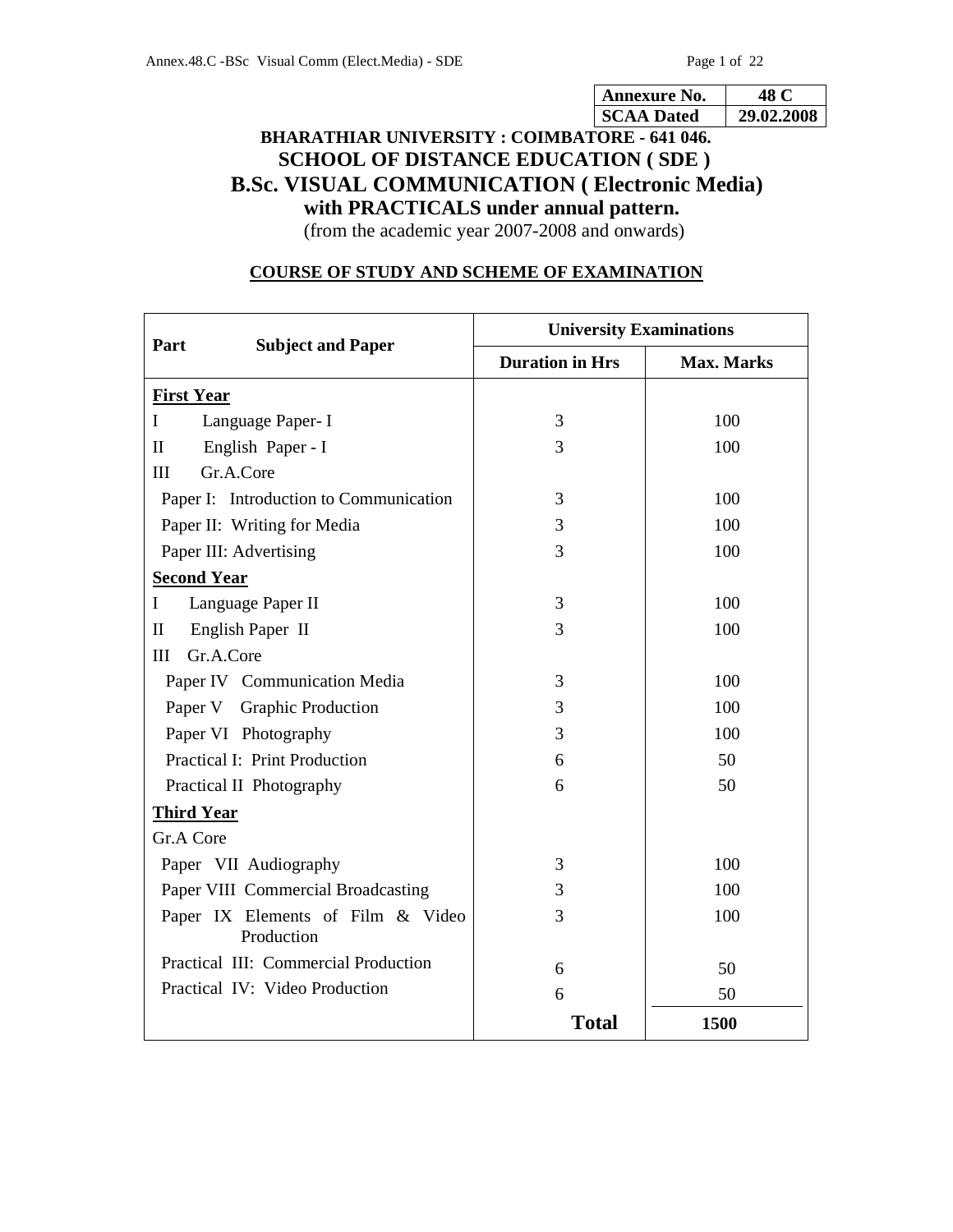## **Syllabus**

# Part III Paper – I **INTRODUCTION TO COMMUNICATION**

**UNIT -I** Communication – definitions, scope, forms and purpose; Intra-personal , Interpersonal, mass, organizational, non-verbal and verbal. Communication – socio economic changes and the emerging trend in Communication.

**UNIT -II** Communication process – sources, message, channel, receiver, feedback, Noise: types of noise - encoding and decoding process. - informal and formal channels – Berlo, Lasswell, Shannon and Weaver models.

**UNIT -III** Advertising: Definition- need and significance - overview of advertising industryadvertiser, agency and media ; Public Relations: Definition, goals and functions, Publicity and Propaganda; PR and media.

**UNIT -IV** : Characteristics of mass communication- Functions of mass communication: information, education and entertainment – Dysfunctions of mass communication; Communication and public opinion : nature, meaning and process.

**UNIT –V**. Communication and Culture: Global media – multi cultural content - impact on developing countries; Cross-cultural communication: problems and challenges. Policies and implications.

## **REFERENCES :**

Blake et al. " A Taxonomy of concepts of in Communication". Hasting House, NY, 1979.

McQuail Dennis, "Communication Models", Longman, London, 1981.

John R. Bitner "Mass Communication – An introduction". Prentice Hall, New Jersey, 1980.

Seetharam K.S. "Communication and culture – A world view". McGraw Hill, New Delhi, 1991.

Shukla,SK. ' Mass media and Communication'. Cybertech Publishing, New Delhi. 2006.

Keval J. Kumar "Introduction to Mass Communication", Vipul Prakashan, Bombay. 1994.

Kleppner, Otto. "Fundamentals of Advertising", Prentice Hall, 1980.

Cutlip, Center and Broom. "Effective Public Relations". Prentice Hall; NJ; 1982.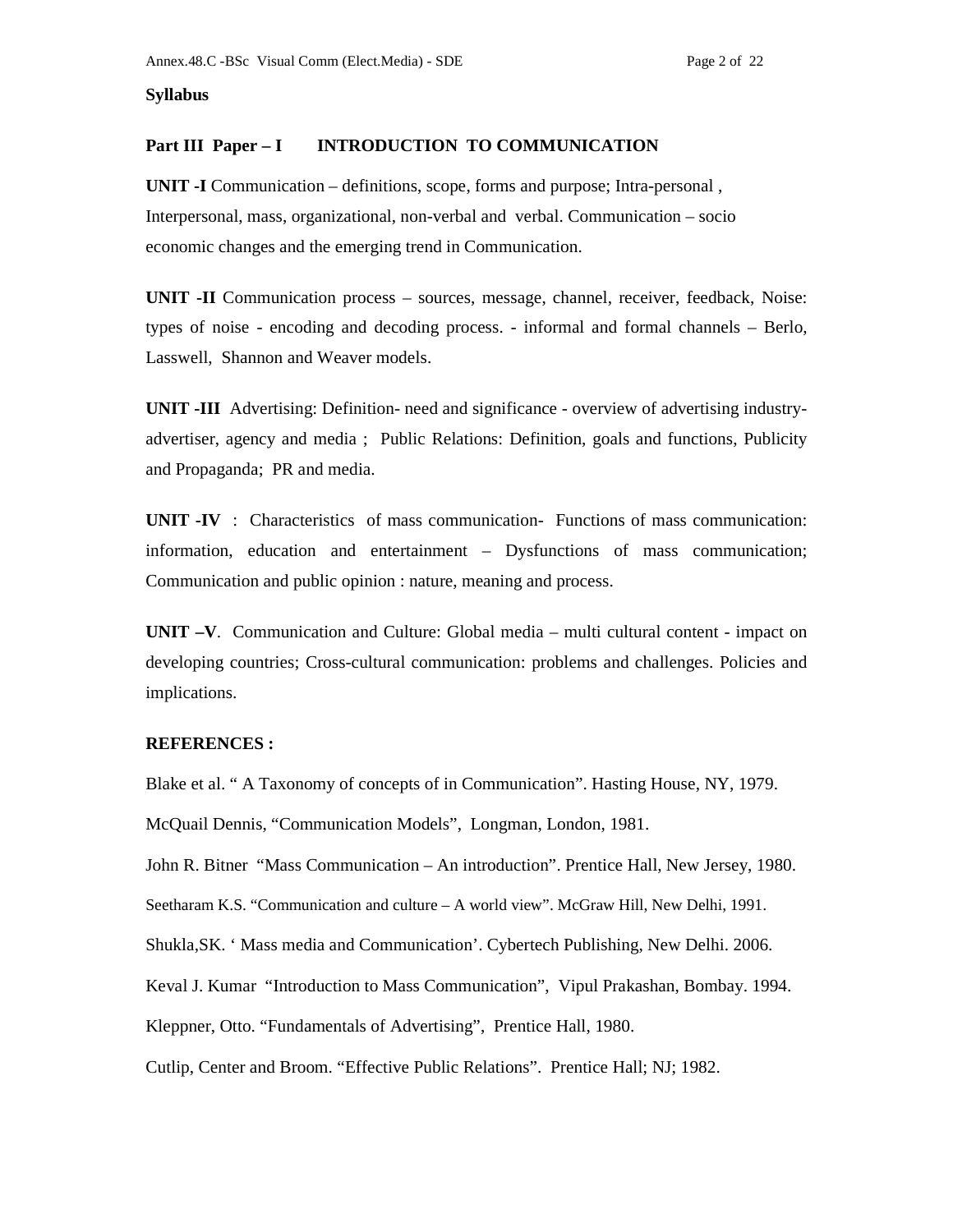## **Paper II WRITING FOR MEDIA**

# **UNIT-I**

**Print Medium**: Nature and characteristics of a Newspaper- Readers' perception – Information medium – Deadline – content variety – general and specialized newspapers – Editorial policy and style – language – inverted pyramid – source attribution - writing features and articles- Comparative analysis of Tamil and English dailies – Freelancing.

# UNIT –II

**Magazines:** General and specialized magazines – contents – target readers – language – writing style – pictures and illustrations – features and special articles – Tamil Magazines vs English magazines: a comparative analysis – Freelancing.

# UNIT- III

**Radio**: Nature and characteristics of Radio – Radio for information, education and entertainment – Time and deadline factor – News headlines and highlights – News features – talk shows – interviews – Radio audiences – audience participation -language and style – New wave FM Radio – Radio Jockeying – target audience – content variety and style – music- competition – technological factors in writing for electronic media

## UNIT – IV

**Television:** Nature and characteristics of television – audio and visual elements – writing television news – time factor – informational and educational programmes – general and special audience programmes – language and style of presentation – Video jockeying – entertainment programmes – audience participation.

## UNIT – V

**Web Writing**: Internet as a medium - nature and characteristics – users profile – Newspapers online – hypertext - textual and visual limitations – language and style – multimedia support – contents online: informational, educational and entertainment – authenticity and piracy issues – regulations.

# **Reference:**

Mencher, Melvin. "News Reporting and Writing". New York. McGraw Hill Pub. 2003.

Navin Chandra & Chaughan. ' Journalism Today'. New Delhi. Kanishka Pub. 1997.

Shrivastava, K.M. 'Radio and TV Journalism'. New Delhi. Sterling Publishers, 1989

Hilliart, Robert. 'Writing for Television, radio and New media( $8<sup>th</sup>$  ed.). Belmont.Wadsworth Pub. 2004.

White, Ted. 'Broadcast news writing, Reporting and Producing'( $4<sup>th</sup>$  ed.).Oxford. Focal Press. 2006.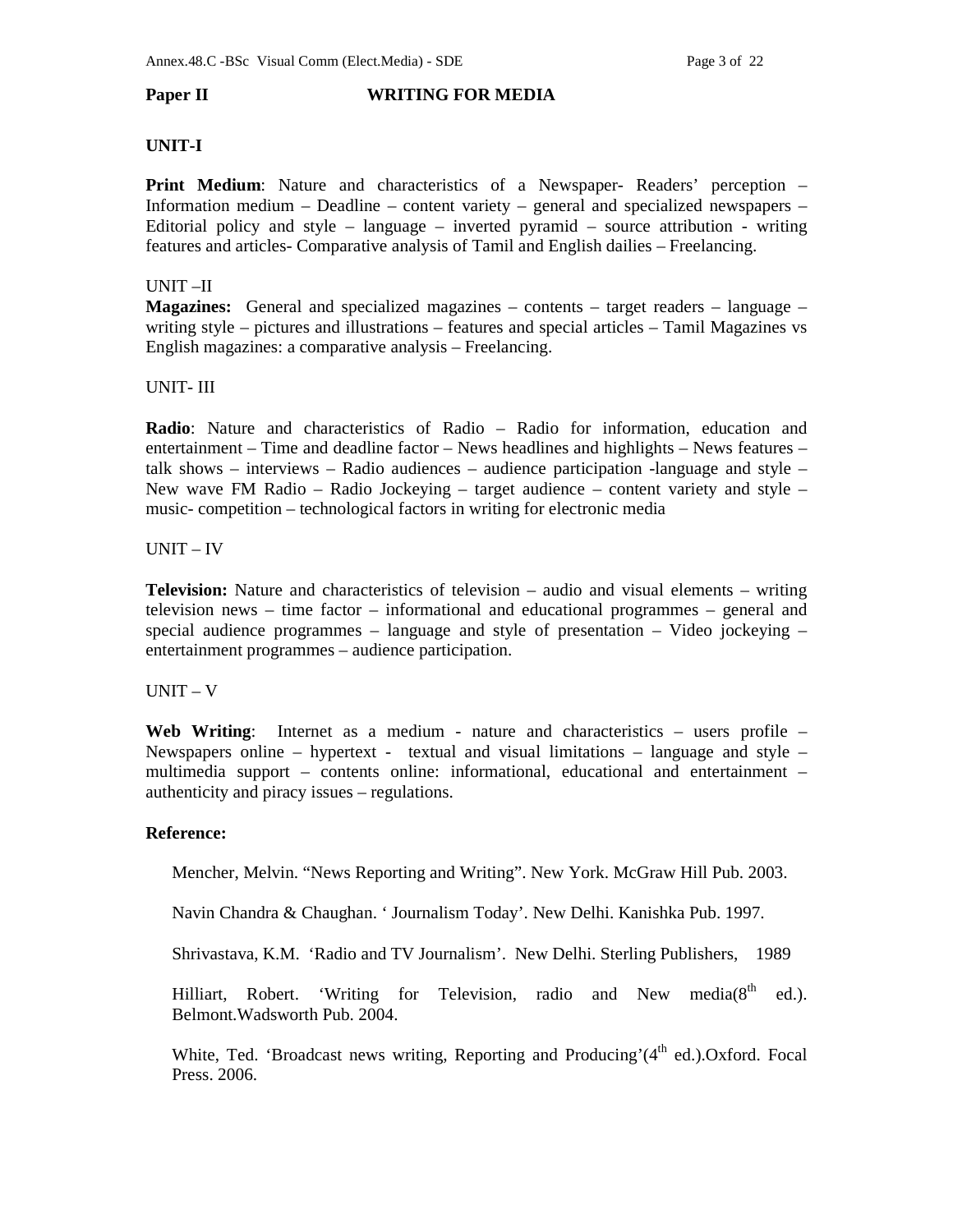# **Paper III ADVERTISING**

**UNIT-I** Advertising and its role in the market place, advertising industry in India – advertising as a process of communication - Social effects of advertising.

**.UNIT II** : Types of advertising : consumer, corporate, industrial, retail, cooperative and Public service advertising.- tone and content; reading the advertisement - review with current ad campaigns.

**UNIT III** : Advertising agency: Structure and functions; Leading agencies in India-Diversification and competition – full service agencies – multinational clients – challenges and opportunities.

**UNIT IV**: Advertising campaign:objectives, creative strategy: message, appeals, target market, level of response, media Planning, advertising budget, pre testing and post testing.

**UNIT-V:** Professional ethics in advertising- cases of ethical violations -Advertising Standards Council – Social and cultural issues – Global regulations and Future trend.

## **REFERENCES:**

- 1. Kleppner, Otto; Fundamentals of Advertising; Prentice Hall; New Jersey. 1980.
- 2. Gupta, Sen; Brand Positioning; Tata McGraw Hill; New Delhi; 1990.
- 3. Hart, Norman; The practice of advertising; Heinemann Pub.; London. 1990.
- 4. Mooij, Mariekae de; 'Advertising Worldwide  $(2^{nd}$  edn.); Prentice Hall; UK.1994.
- 5. Mohan, M; "Advertising management concepts and cases"; Tata McGraw Hill; New Delhi. 1989.
- 6. Chunnawalla and K.C. Sethia ; "Foundations of Advertising: Theory and practice",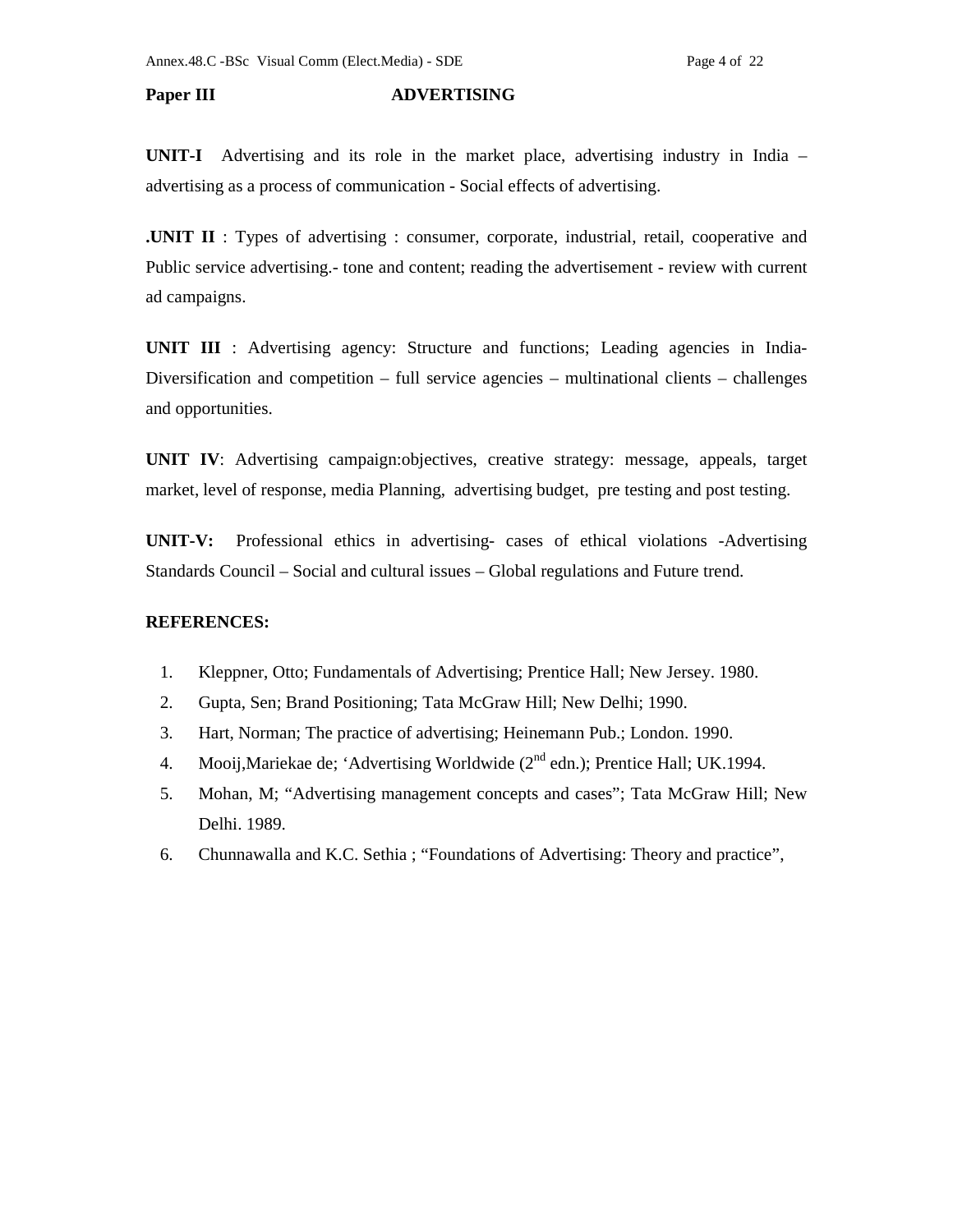## Core Paper IV **COMMUNICATION MEDIA**

UNIT-I : Print medium: Newspapers and Magazines – types of newspapers and magazines: general and specialised – structure and functioning of newspapers and magazinestechnological developments – competition, content and style of English and Tamil language newspapers and magazines- an overview.

UNIT-II : Radio as a medium of mass communication – types of ownership: Private and Public- Organisational structure and functioning - FM broadcasting and the audiences: Programming Content and style- a critical review.

UNIT-III Television as a mass medium: Characteristics, ownership, organizational structure of Doordarshan – Programming pattern, content and style – foreign and regional Satellite and cable TV – Prasar Bharati- an introduction.

UNIT- IV: Motion pictures – historical background – structure and organization of motion picture industry in India – new developments in film production - status, problems and prospects of film industry with special reference to regional cinema – documentary filmsfuture of film as a medium of entertainment – film audiences - critical review of noted regional/national films.

UNIT-V: New Media: Information age, knowledge society and global media and audiences ; New media technologies: digital revolution, internet, satellite TV and DTH, media convergence, ICT uses in Public and private sector – information super high way – issues and future challenges.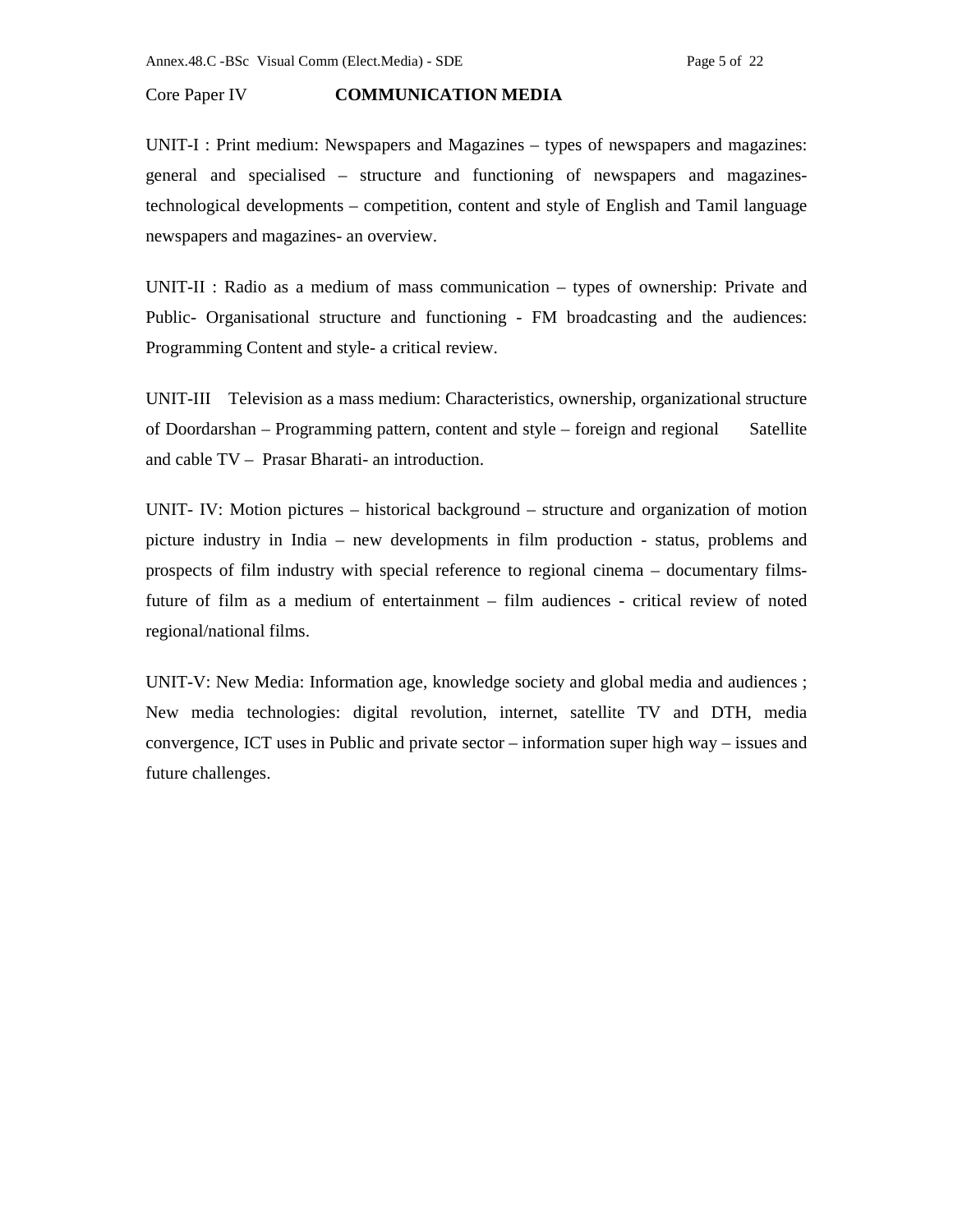Arvind Kumar. "The Mass Media". Anmol Pub. New Delhi. 1999.

Parthasarathy, Rangasamy."Journalism in India". Sterling Pub. New Delhi.1995.

Keval J Kumar "Mass Comunication in India " Jaico pub. Bombay. 1998.

Chatterji. P.C. " Broadcasting in India". Sage, New Delhi. 1997.

Shrivastava,KM. 'Radio and TV Journalism' Sterling Pub., New Delhi.1989.

Arandhai Narayanan. "Tamizh Cinemavin Kadhai". New Century Pub., Chennai. 1981.

Ashish Rajadhyakshaand Paul Wileman "Encyclopedia of Indian Cinema" Oxford Univ. Press. New Delhi, 1995.

Fidler, Roger. "Mediamorphosis-Understanding New Media". Pine Forge Press. 1997.

Singhal and Rogers , "India's Information Revolution". Sage, New Delhi. 1989.

'Mass media in India' .Publication Division, I&B Ministry, Govt. of India.

Srinivas Melkote, "Communication for development in the Third World(Theory and Practice). Sage, New Delhi, 1991.

'Media towards 21st Century ', KM. Srivastava, Sterling Pub. New Delhi. 1998.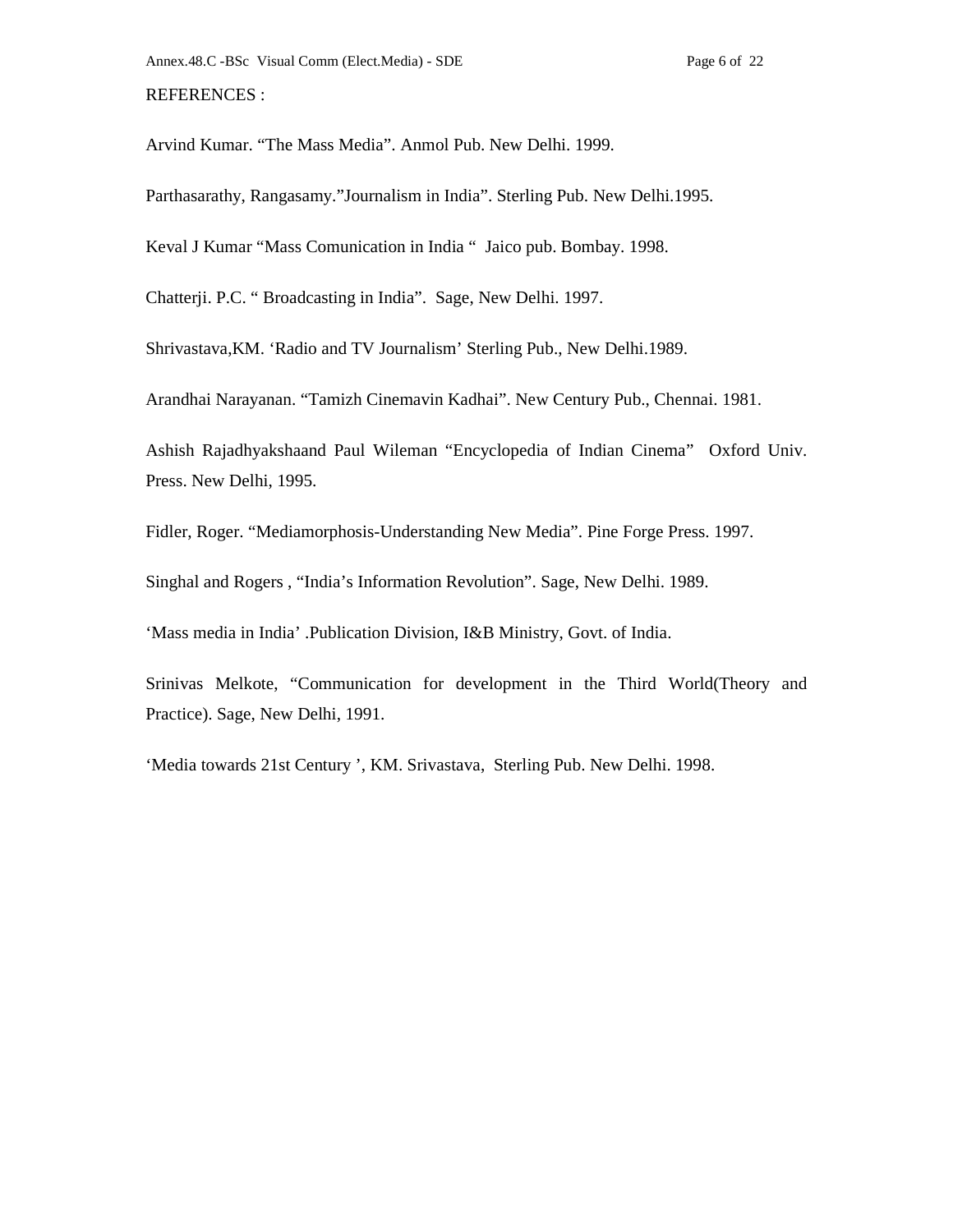# **Paper V**

# **GRAPHIC PRODUCTION**

# UNIT-I

Introduction to Printing Technology: Printing Industry- Organization. Introduction to major printing process: Letter Press - Rotary - Relief Printing, Intaglio printing, Screen Printing. Printing technologies and trends.

# UNIT-II

Design and Layout - Working with Photographs - Rough Layout, Single Color and Multi Color Paste Up, Line photography, Half-Tone Photography, Tone, Density, and Contrast. Basic color theory- Color separation and color correction, Half tone dots and color. -Block Making. Offset plate making. Lithographic Printing Plates.

## UNIT-III

Offset Press operations- Sheet fed - Web fed- Rollar and blanket, Trouble Shooting Check list. Screen printing process- Concept of Stencils-Frame-Masking –Squeeze and Ink- High Speed Presses Machine. Gravure-Concepts-Cylinder preparations-Printing Process -Flexographic printing-Concept-Printing Process

## UNIT-IV

Paper and Ink for Printing Industry. Paper- Types. Recycled papers. Price facors - Ink:Properties, Specifications and Standards. Ink for Lithography, Screen, Letter Press, Flexography and Gravure. Ultra Violet Curing. Finishing- Cutting, Folding, Assembling, Binding and Packaging. Job estimation, Production Planning, Structure of Small Printing units, Corporate Printing House - recycling and environmental issues.

## UNIT-V

Digital Image, Types, File Formats, Digital Inputs, Digital Workflow -Digital Press, Digital color Process. Page Lay Out-Fonts, Body, Measurements, Spacing, Point systems, and families. Essentials of Typography –Type style, Usage, Bit Mapped Fonts, Post Script fonts. Illustrations and Images. Editing Softwares. -Software for Image Solutions and Page Layouts, Printing accuracy, Image assembly. Digital half tones. Computer to Plates. Digital Proofing, Moving and Storing Data.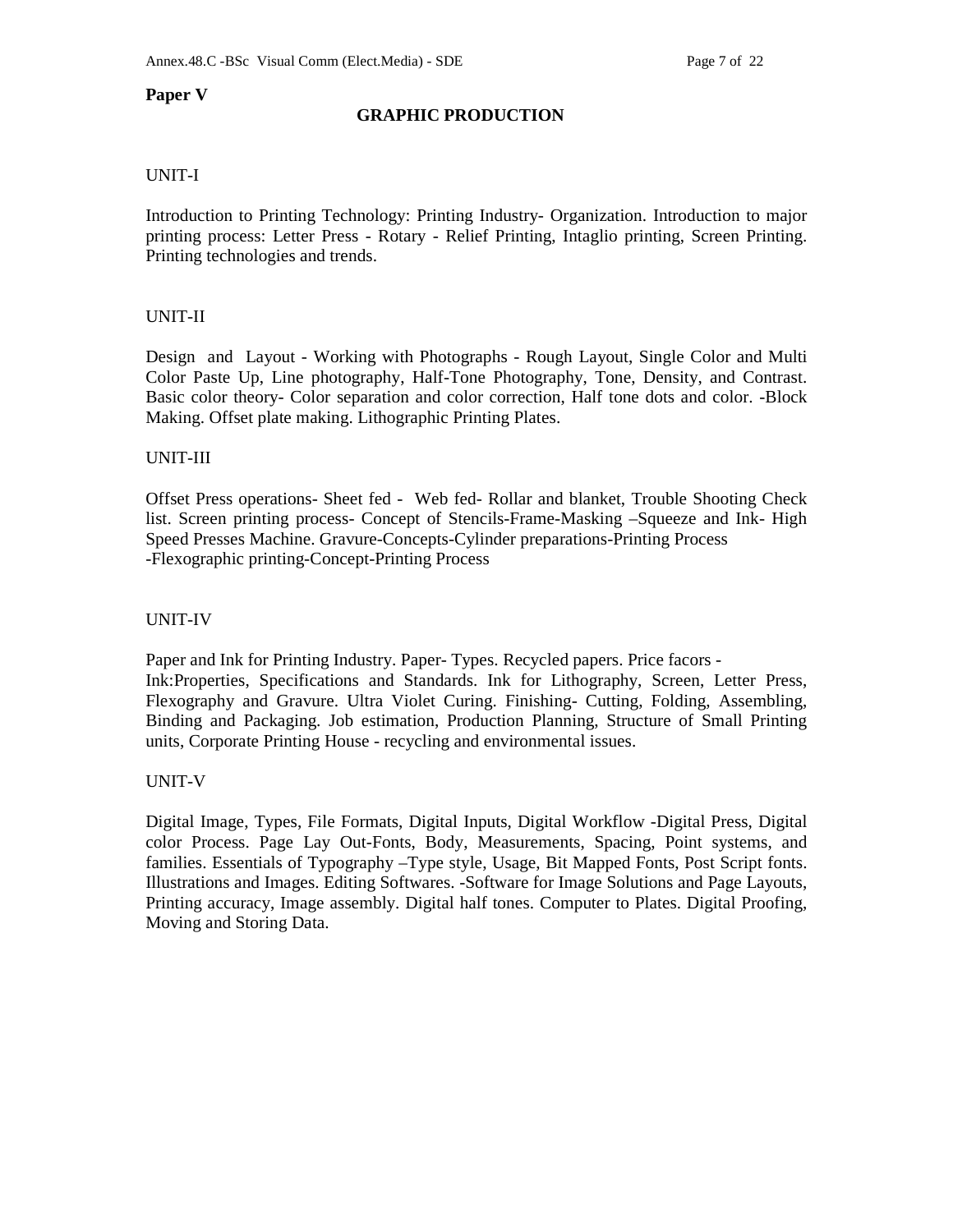# REFERENCES:

Graphic Communication **(**1999) by Aruthur Turnbull. Sage publications. New Delhi, INDIA. Newspaper design **(** 2000), Harold Evans. Sage publications. London. Richard Schlemmer. Handbook of Advertising Art Production', Prentice Hall, New York,

How To Be a Graphic Designer Without Losing Your Soul (1997) by Adrian Shaughnessy , Princeton Architectural Press.

Designing Effective Communications (2001**)**: Creating Contexts for Clarity And Meaning by Jorge Frascara (Ed.), Allworth Press.U.S.A.

In Design Type: Professional Typography with Adobe In Design CS2 (1995 ) by Nigel French, Adobe Press**.** 

Golden Trends in Printing Technology (1996) by V S Krishnamurthy. Sage publications. New Delhi.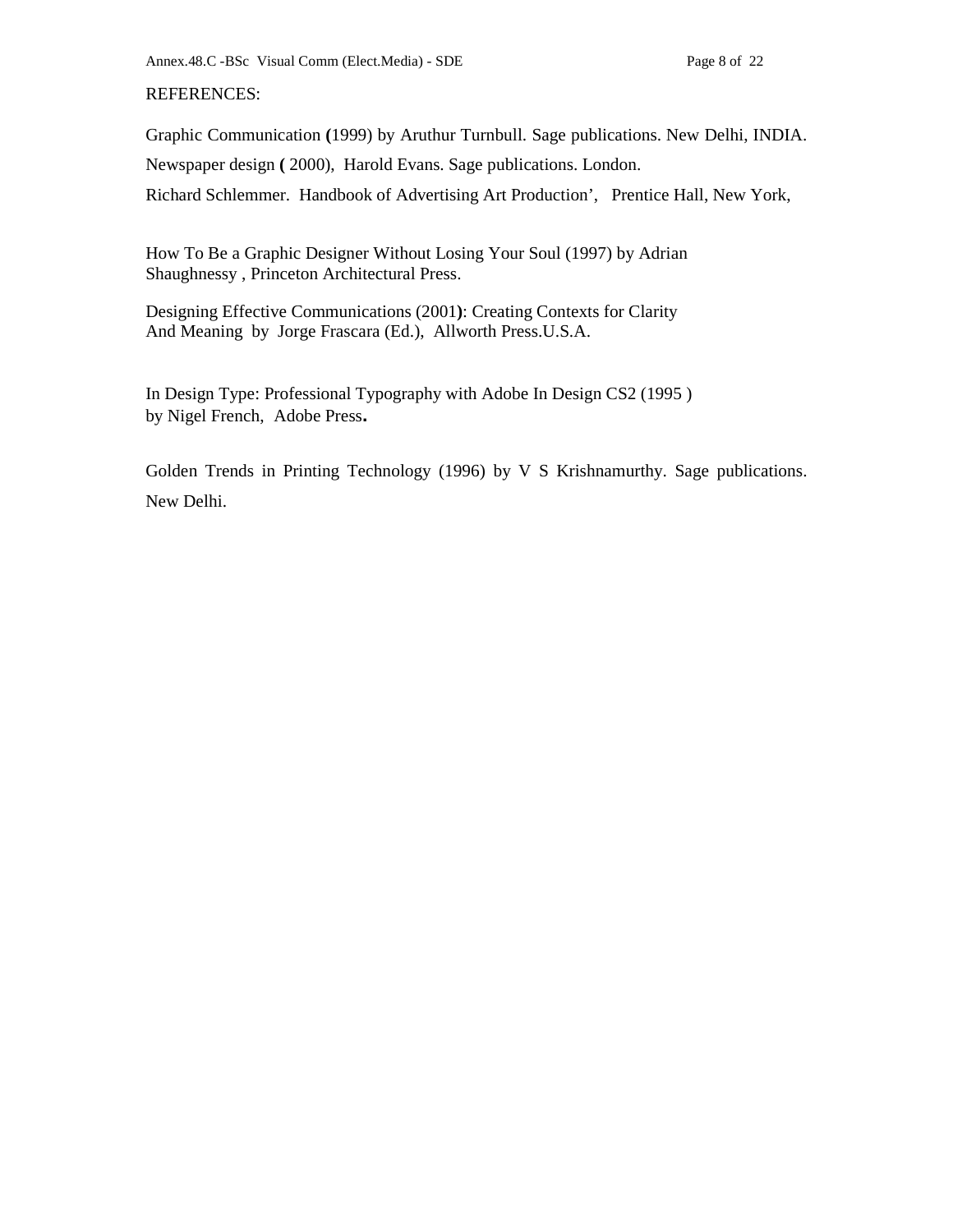### **Paper VI** Photography

## UNIT – I

Photography as communication - Essential tools of photography: Camera – Types of cameras – characteristics and features of each type of cameras – Aperture - Shutter speed - Usage - Depth of Field - Focal Length - Basics of design - Photo composition - Rule of Third - Angle of View.

## UNIT II

Lens: Types and Usage. Lights: Types - Usage. Filters:Types and usage. Film: Types- Film Speed and Size. Tripod: Types - Usage. Basic Techniques for Better Image – Lights: types and functions. Basic Lighting: Key Light - Fill Light - Low Key and High Key Picture - Light Meter: Usage. Flash: Types and Usage- Electronic Flash – Selection of Right Flash Mode . - Other Accessories.

# UNIT III

Digital Photography**:** Digital Still Cameras - Types- Major Components and Functions, Camera Operation, Mode, Advantages. Setup for Digital Imaging: Desktop Computer Components- Data Storage and Transfer Options. - File Formats – Converters. Scanner - Types - Scanning Techniques- Film Scanning. Photo Printers - Photo Quality. Printing Paper-Types.

## UNIT IV

Introduction to Digital Imaging – Photoshop - Workspace. Palettes, Buttons. Choosing Color, Brush Shape. Operations and Usage of Tools- Pencil Tool, Paint Brush Tool, Air Brush Tool, Text Tool, Paint Bucket Tool, Gradient Tool, Smudge Tool, Focus Tool, Toning, Eye Dropper, Zoom Tool, Morgue Tool, Lasso Tool. Magi Wand, Art Marks, Art Layers, Layer Mark, Create Layer, Fill Tool, Trashcan, Cloning, Clone Align, Art Filter, Plug-ins, Rule of Thumb, Kerning, Leading. Digital Image on Various Media.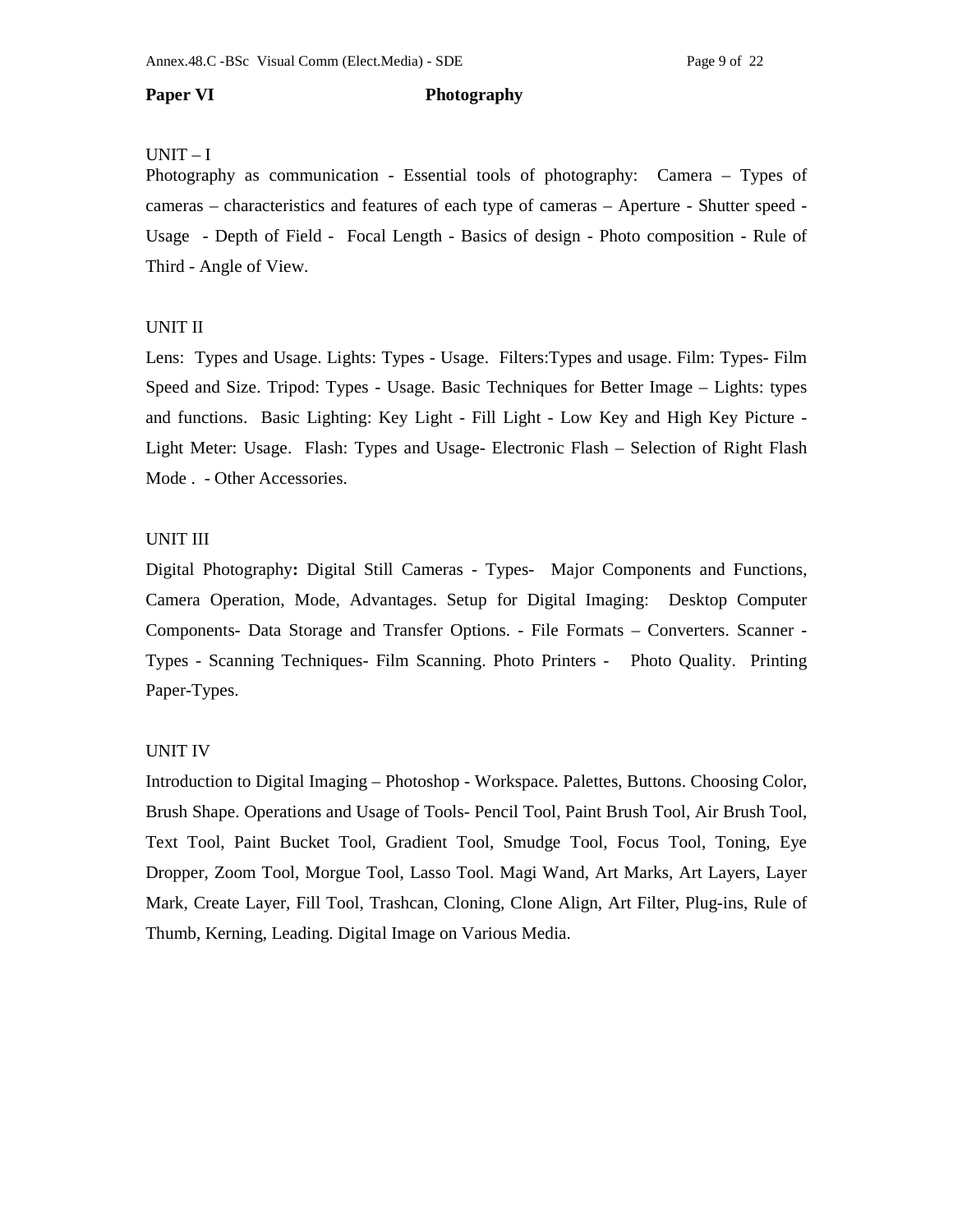# UNIT V

Photo Power Point Presentation, Photo Documentary. Photo Essay. Small Budget Studio-Design, Equipment and Budget. Corporate Studio- Design, Equipment and Budget. Popular Photography Websites - Creating Photography Website- Connecting Images for Internet Usephoto exhibitions

# **References:**

The encyclopedia of photography  $(3<sup>rd</sup>$  edn.) (1993) by Richard Zakia, Leatie Stroebel, Focal Press, London.

The Manual of Photography (2000) by Ralph E Jacobson/Geoffrey G Attridge/Sidney F Ray, Focal Press, Ninth Edition.

Understanding Digital Photography by Joseph A .Ippolito, Thomson Press, New Delhi, 2005.

Digital Portrait Photography and Lighting: Take Memorable Shots Every Time. 2005. by Catherine Jamieson/ Sean McCormick , Wiley: London .

Digital Photography – All in one desk – reference for Dummies – David D. Busch – Wiley Publishing – New York – 2003.

Photoshop CS2: In Simple Steps – Shalini Gupta, Adity Gupta – Print Man – Delhi – 2007.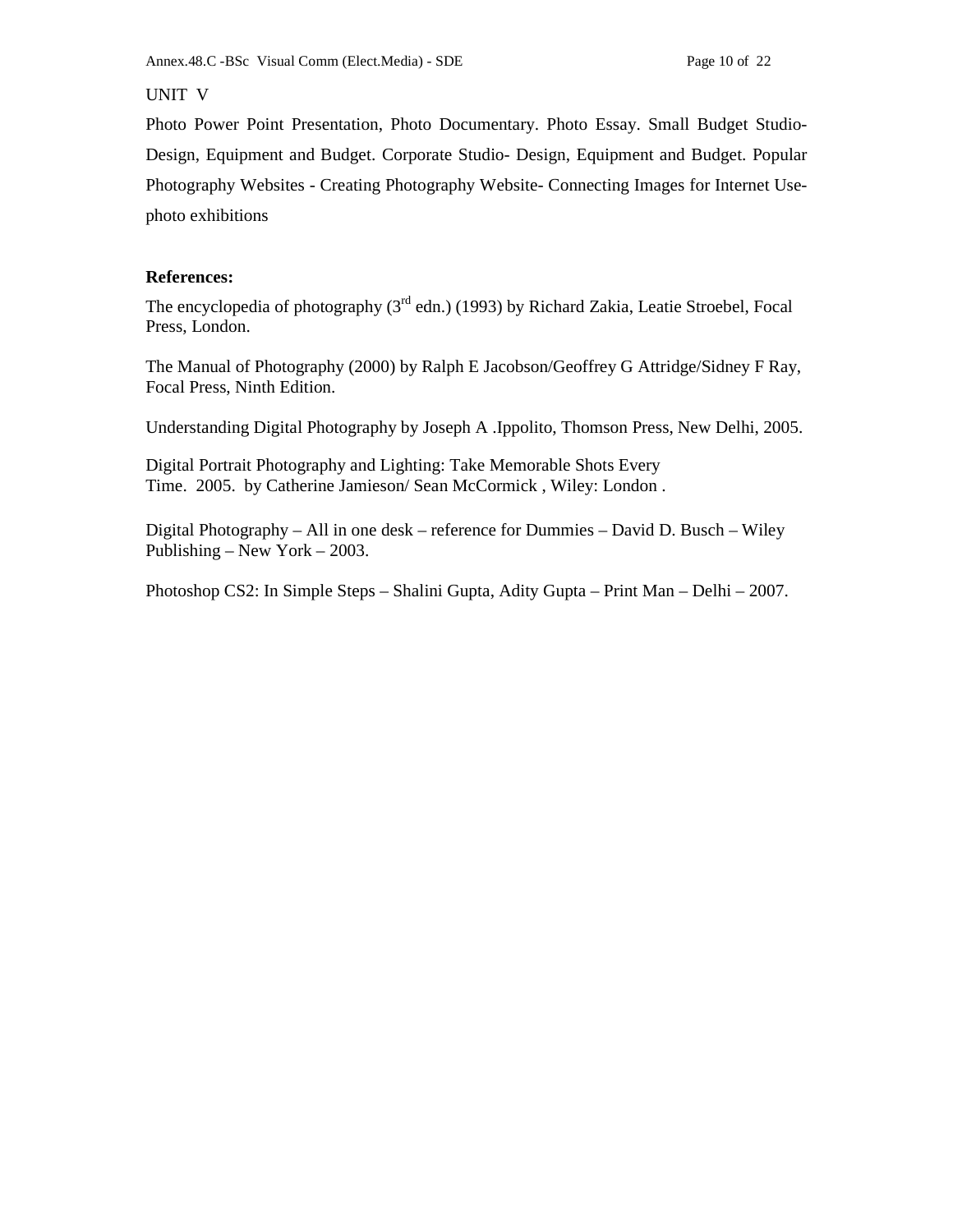# **Practical I**

# **PRINT PRODUCTION**

# **LIST OF PRACTICALS**

## **I**

- 1. Produce a Visiting card using Screen printing
- 2. A letter head for an organisation
- 3. Poster ( two color) using screen printing
- 4. Flex designing multi color Flex printing
- 5. Front page of a daily
- 6. Sports page of a newspaper
- 7. Design a Magazine cover page
- 8. Design a Magazine special page
- 9. Display advertisement for a product
- 10. Institutional advertisement
- 11. Public service advertisement
- 12. A brochure for a company
- 13. Design a package for a product
- 14. Design a logo for an organization

## II

# A PROJECT PRINT PORTFOLIO FOR AN ORGANISATION / ON A THEME OR TOPIC

Comprehensive Practical Examination (Time: 6 hrs. Max. Marks: 50)

# **Break up of Marks:**

| Record          | 15 marks |
|-----------------|----------|
| <b>PROJECT</b>  | 15 marks |
| Practical Exam. | 20 marks |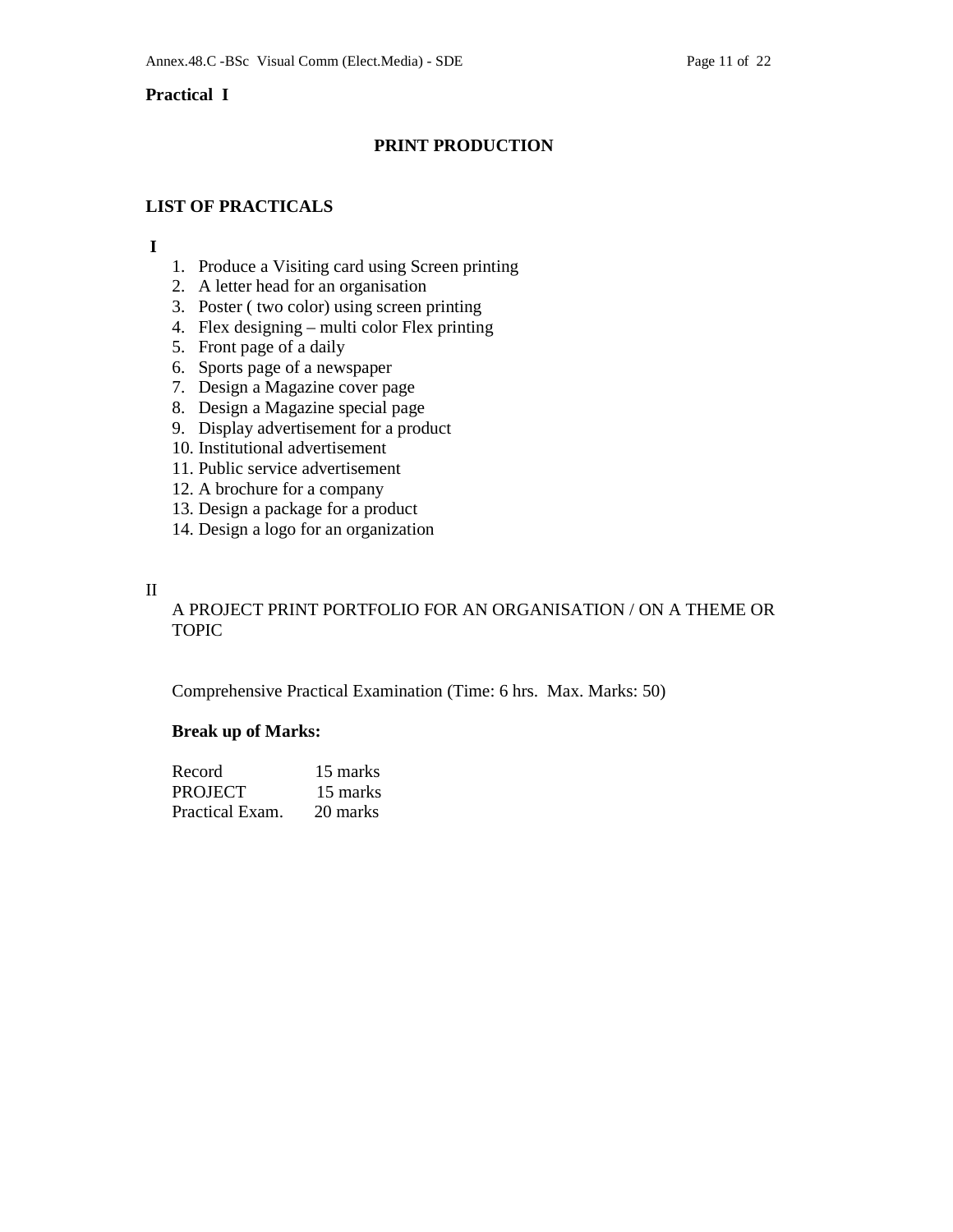# **Practical II: Photography**

# **LIST OF PRACTICALS**

# **I**

- 1. Still life
- 2. Portrait
- 3. Silhouette
- 4. Lighting
- 5. Product Photography
- 6. Architecture- Interior, Exterior
- 7. Environmental Photography
- 8. Industrial Photography
- 9. Photographs Human Interest
- 10. Photographs Foods and Beverage
- 11. Image Manipulation
- 14. Photo Essay
- 15. Photo feature

# **II PROJECT PORTFOLIO ON A TOPIC/THEME**

## **Practical Break Up: (Time 6 hrs. Max. Marks 50)**

| Record                       | 15 |
|------------------------------|----|
| Project                      | 15 |
| <b>Practical Examination</b> | 20 |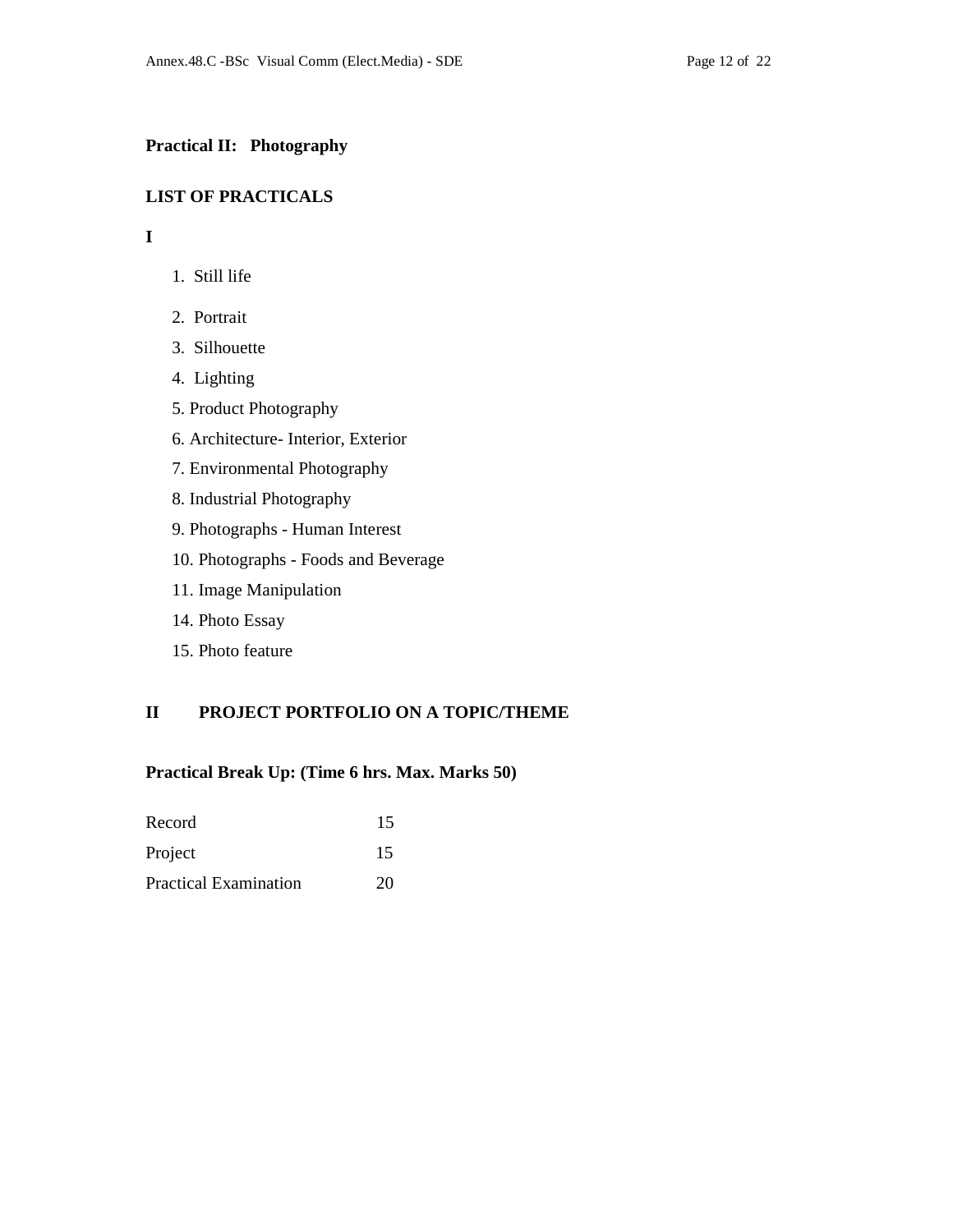# **Paper VII**

# **Audiography**

# **UNIT - I**

Perception of sound – hearing sensitivity- frequency of range – sound wave length – measuring sound – Basic setup of recording system – analog digital cables, connecters, Analogue to digital conversion.

# **UNIT – II**

Microphone – types – direction, pickup pattern, noise, choosing the right mike, technique- sound reproduction devices – input devices – various sound file extension.

# **UNIT –III**

Mixing console – Accessories and connectors, cables – Special effects – equalizers – digital recording software – location recording

# **UNIT – IV**

Editing techniques – audio sweetening – chorusing – noise reduction – The mastering process – Computers in music technology

# **UNIT V**

Audio dubbing for video production – Synchronization time – code – storage, output devices – file transfer protocols – archival- Digital audio broadcast

# **Reference:**

Strutt, John Williams, Baron. The Theory of Sound. Rayleigh. 1996.

AlecNibet. The Use of Microphones. Oxford: Focal Press, 2004.

Salkin, Glyn. Sound Recording and Reproduction. Oxford: Focal Press. 1996.

Michael Talbot – Smith. Broadcast Sound Technology. Oxford: Focal Press. 2002.

Francis Rumsay and TimMick. Sound and Recording: An Introduction. Oxford: Focal Press.

Tim Amyes. Audio Post – production in Video and Film. Oxford: Focal Press. 2001.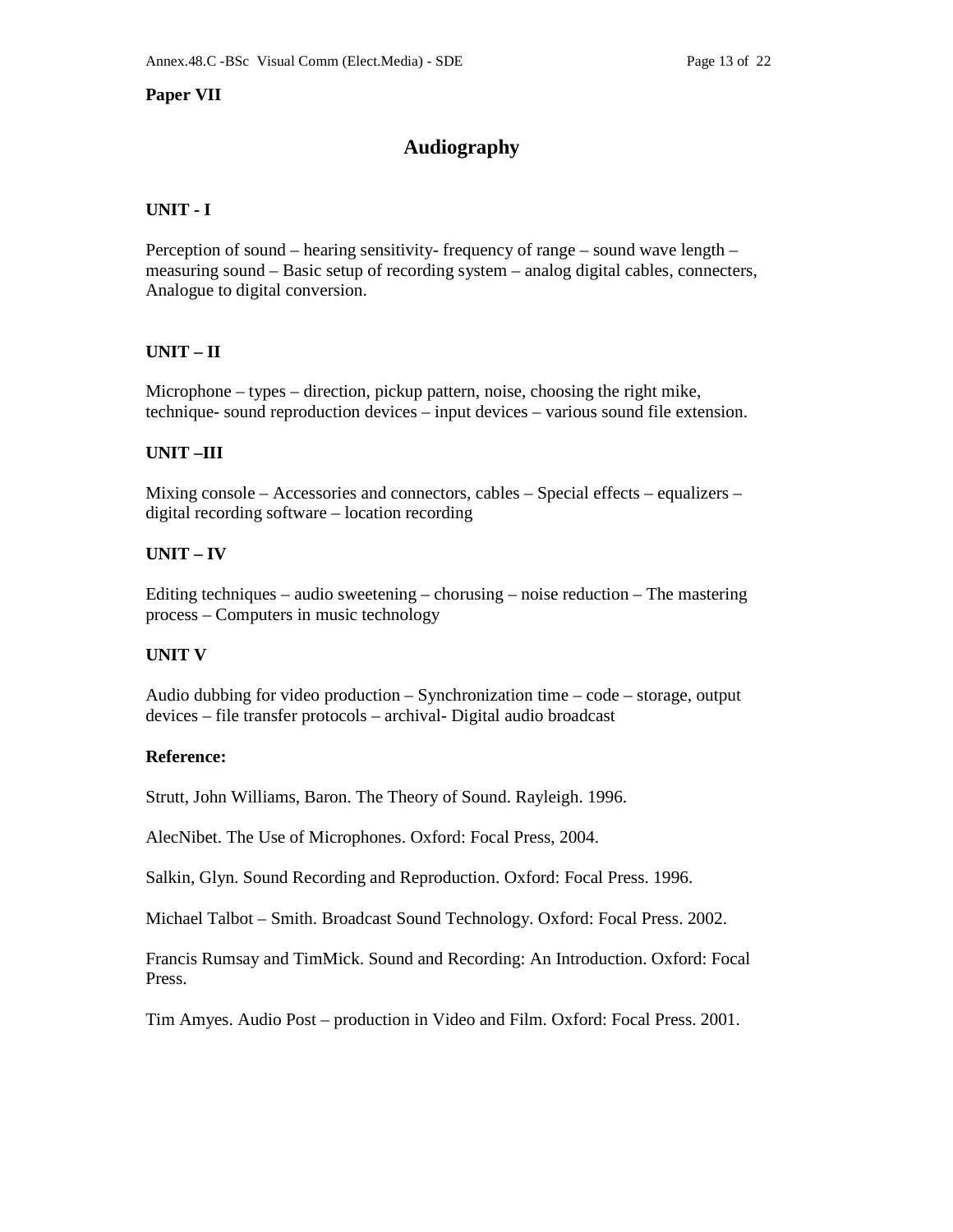## **Paper VIII COMMERCIAL BROADCASTING**

## **UNIT I**

Development of ideas- brief from client, agency interpretation, advertising strategy, creative work- idea/ concept development, popular TV ad formats, script/ story board, client approval, media approval- creative potential of TV and Radio, Internet radio.

# **UNIT II**

 Pre production – radio commercial production - film formats, planning of special elements- choosing the production team, crew, cast- sources of casting, role and responsibilities of casting director. Pre production meeting- agenda.

# **UNIT III**

Production of TV commercial - set shooting/ location shooting- recording the sound track and creating the special effects- Pre scoring and Post scoring.

# **UNIT IV**

Editing the commercial for radio and TV - traditional film editing/ non linear editingfinishing the audio elements- confirming the picture- special effects and animations.

# **UNIT V**

Economics of radio and television commercial production- Budgeting and other factors affecting production - choosing production companies - specialization of production companies - future of TV and radio commercial production – mobile radio and digital audio broadcast.

# **REFERENCE**

- 1. Simon, Mark. Storyboards Motion in Action (2<sup>nd</sup> edn.). Oxford: Focal Press. 2000
- 2. Zettl, Herbert. Television Production Handbook  $(7<sup>th</sup>$  edn.).Belmont: Wadsworth Publishing, 2000.
- 3. Crittenden, Roger. Film and Video Editing  $(2^{nd}$  edn.). London: Blue Print, 1995.
- 4. Wright, Steve. Digital compositing for Film and Video. Oxford; Focal Press, 2005.
- 5. Hooper White. How to produce effective TV commercials  $(3^{rd}$  edn.). NTC Business Books. Chicago.
- 6. The audio- visual handbook- a complete guide to the world of audio- visual techniques. Alan MCPHERSON & Howard Timms. Pelham books, London.
- 7. Mathur,C. Advertising Management; Text and Cases. New Age International: New Delhi. 2005.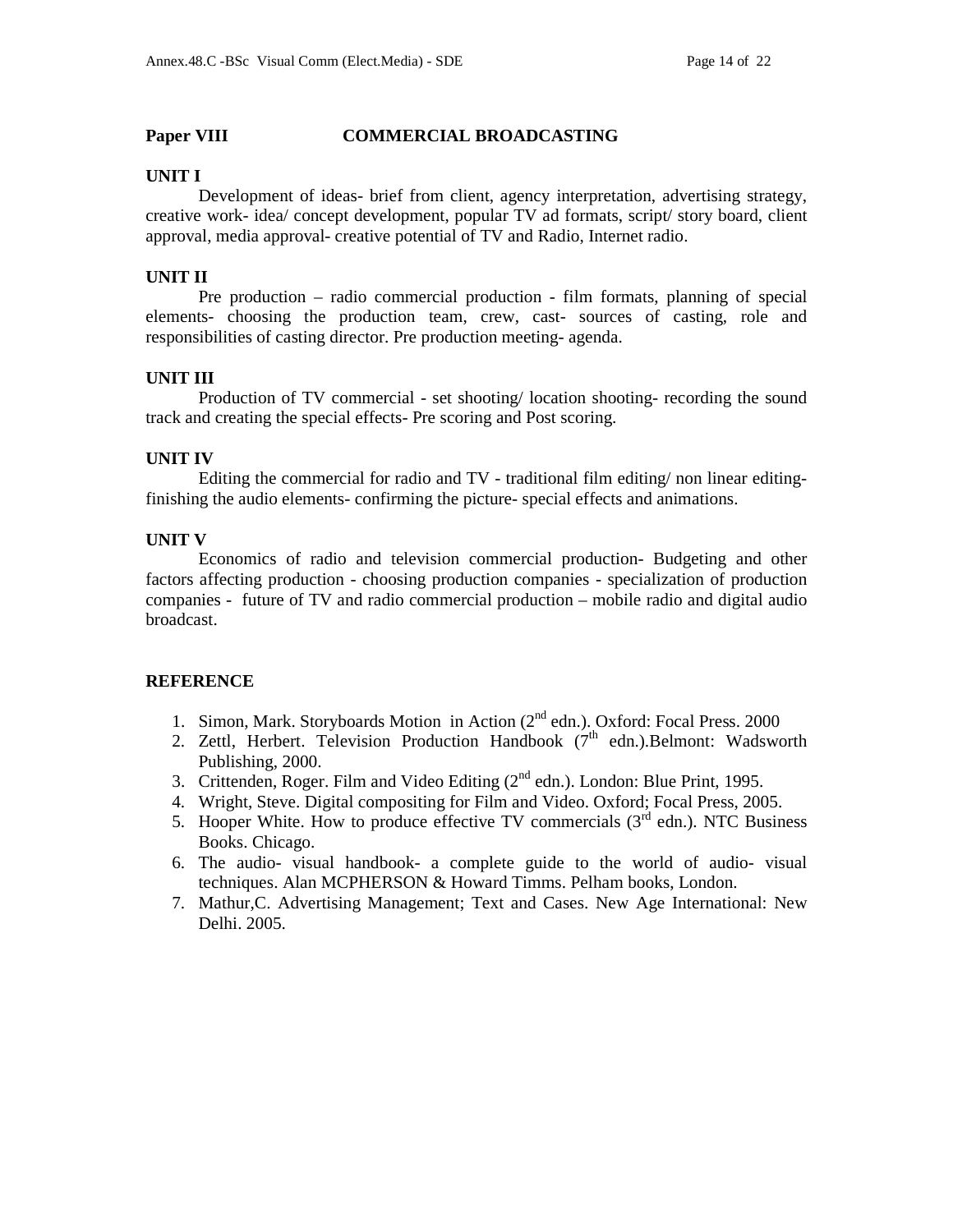# **SDE**

# **Paper IX ELEMENTS OF FILM AND VIDEO PRODUCTION**

# **Unit-I**

Introduction to Digital Video Equipment**:** Digital Video Camera- Types – Format- Major Components - Operation and Functions. Lens – Types – Aperture- Shutter – white balance-Focussing Methods. Focal Length. Depth of Field. Video Signal, Video Format, Video Lights - Types and Functions. Tripod- Types. Light meter - other accessories.

# **Unit- II**

Pre-Production**:** Ideas, Themes, Concepts, Story Development. Script- Format, Storyboard. Planning and Budgeting for Production – Talk show. Short Film.- Documentary, Feature Film. Role of Director, Art Director, Cinematographer, Film editor, Floor Manager, Production Manager - Location Identification.

## **Unit-III**

Digital Video Production**:** Camera Movements-Composition-Shots-Angles. Mise-en-scene.. Multi Camera Setup. Lighting. Color Temperature Basic and Special Lighting Setup - Atmospheric Lighting. ENG. Anchoring, Compering. Montage. Documentaries and other electronic field productions.

## **Unit-IV**

Digital Video Editing**:**. Linear and Non-Linear Editing. Capturing and Rendering Techniques – Editing Techniques- Continuity-Sequence-Dynamic. Method of Transitions. EDL Preparations- Titling- Graphics, Animations - Storage Devices.

# **Unit- V**

Digital Production Studio**:** Basic Studio Structure and Equipment - Planning and Budgeting.

Organizational Structure of Television Channels. - OB Van and its accessories.

Communication Satellites. Broadcasting – Terrestrial, Satellite, DTH. HDTV, IPTV.

# **References:**

Television Production (1999) by Gerald Millerson, Focal press,.London. The Technique of Television Production (2001) by Gerald Millerson . Focal press. London. Digital Cinematography (2001). Paul Wheeler, Focal Press, London. The Essential of TV Director's Handbook  $(3<sup>rd</sup>$  edn.)1996. Peter Jarvis, Focal Press. London. An Introduction to Ddigital Video (1994). John Watkinson, Focal Press, London. Lighting Techniques For Video Production (1996). Tom Letourneau, McGrawHill, Digital Non-Linear Editing (1998). Thomas A. Ohanian, Focal Press. London.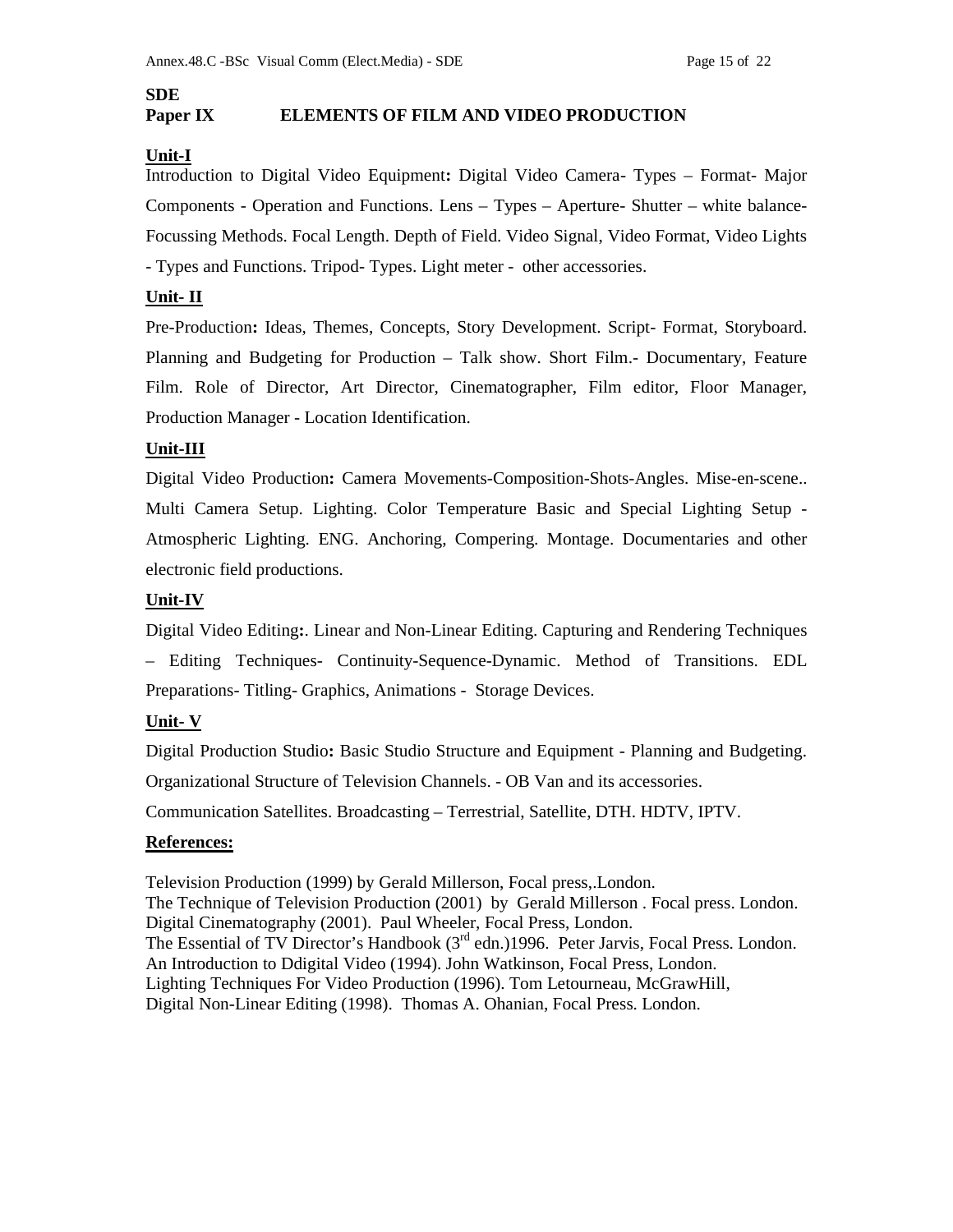**III Yr.** 

## **Practical III**

# **COMMERCIAL PRODUCTION**

## **I LIST OF PRACTICALS**

- 1. Produce a Radio commercial
- 2. Produce a Radio jingle
- 3. Produce a signature tune for a radio programme
- 4. Record a celebrity endorsement for a product
- 5. Produce a TV commercial
- 6. Produce a script and story board for a TV commercial
- 7. Produce a Public service TV advertisement
- 8. Produce a live product demo for a commercial
- 9. Produce a TV commercial with animation effects
- 10. Produce a Television news bulletin.

# **II A COMPLETE PROJECT ON A THEME OR TOPIC FOR AN ORGANISATION/AGENCY**

## **Break up for comprehensive examination (Time 6 hrs. Marks 50)**

| Record (Text & DVD) | 15 |
|---------------------|----|
| Project             | 15 |
| Practical Exam.     | 20 |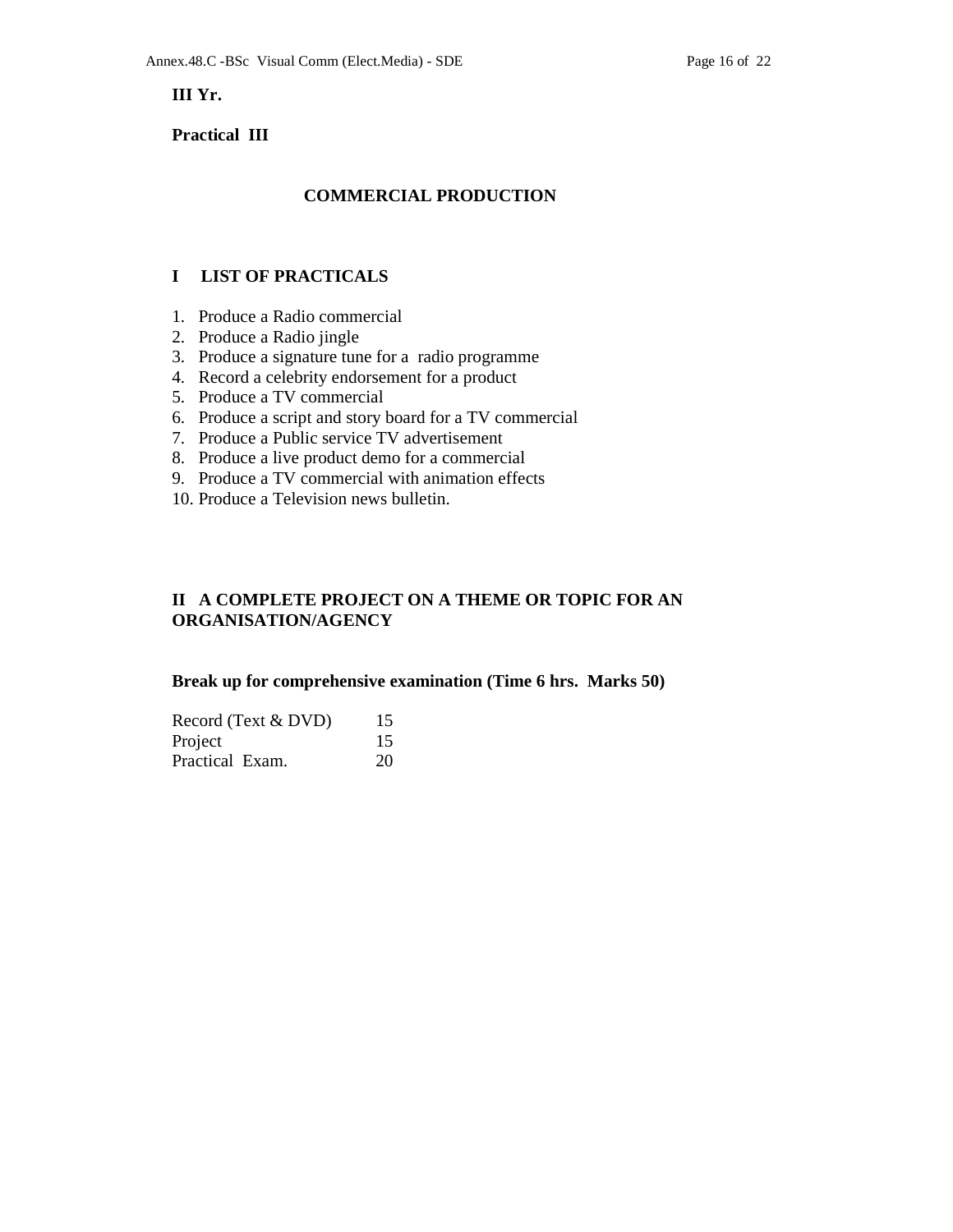**III yr.** 

# **Practical IV VIDEO PRODUCTION**

# **I. LIST OF PRACTICALS**

- 1. Script
- 2. Story board
- 3. Shots
- 4. Basic lighting techniques
- 5. Capturing Rendering Storage Media- Transitions
- 6. EDL preparation
- 7. Anchoring
- 8. Film editing
- 9. Titling
- 10. Short film
- 11. TV commercial
- 12. Montage
- 13. Interview
- 14. News production
- 15. Talk show

# **II A COMPLETE VIDEO PROJECT ON A THEME OR TOPIC FOR AN ORGANISATION/AGENCY**

## **Break up for comprehensive examination (Time 6 hrs. Marks 50)**

| Record (Text & DVD)   | 15 |
|-----------------------|----|
| Video Project         | 15 |
| Practical Examination | 20 |

 **--------------------------------**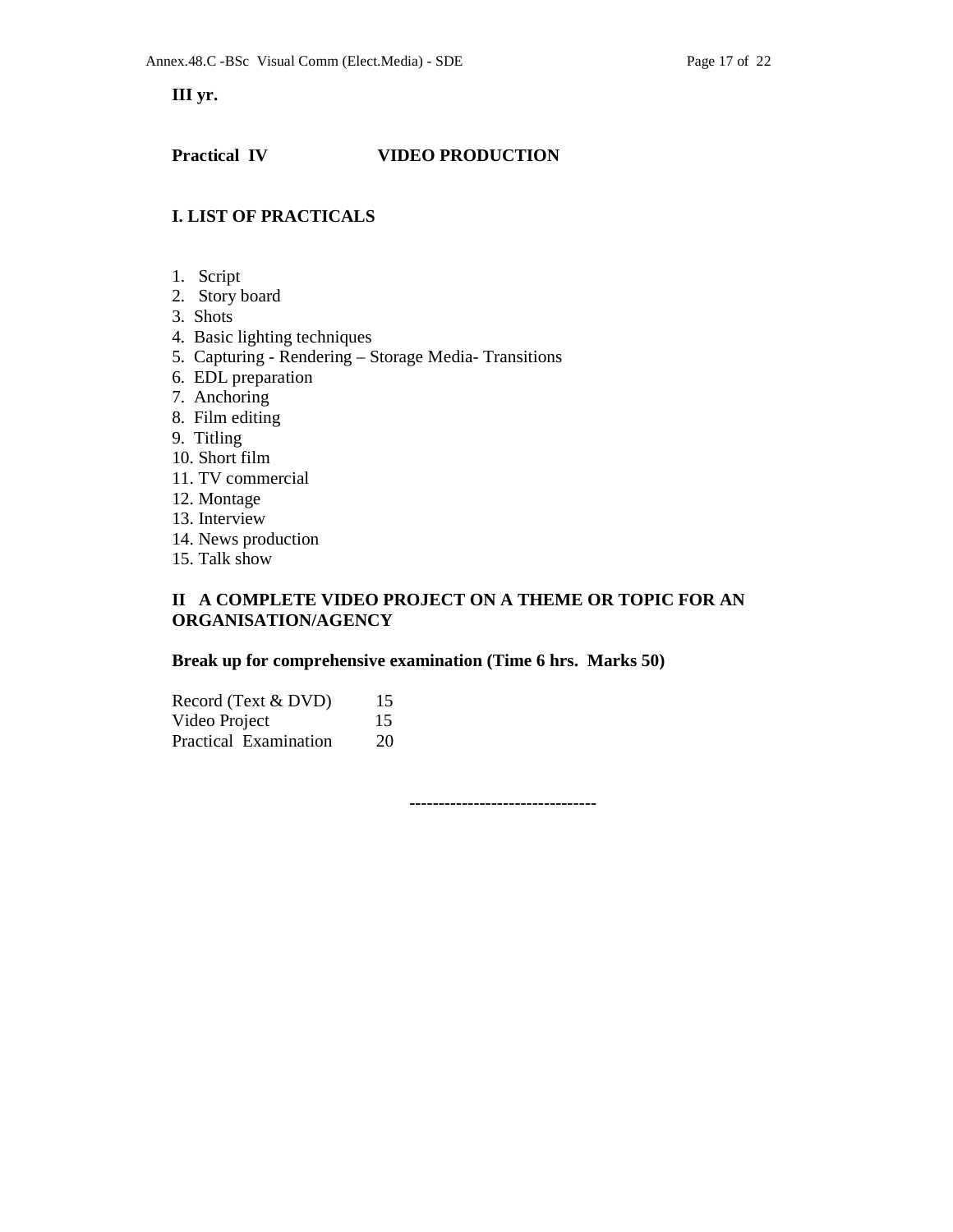## **Model question paper**

## Paper I **INTRODUCTION TO COMMUNICATION**

Time 3 hrs Max Marks 100

Answer any FIVE questions. All the questions carry equal marks  $(5x20=100)$ .

- 1. Explain how communication plays a crucial role in the socio and economic changes of a society.
- 2. Explain the meanings of concepts in a communication process.
- 3. What is the need for an effective Public Relations practice in advertising and marketing?
- 4. Examine the influence of media on the public opinion. Give examples.
- 5. Analyse the media usage pattern among the people in todays new media context.
- 6. Examine the social and cultural impact global media has on developing societies.
- 7. Evaluate the contributions of mass media towards rural development.
- 8. Give a prediction of the future developments of new media and its implications.

# Paper II **WRITING FOR MEDIA**

----------------------------

Model Question paper Time: 3hrs Marks: 100

Answer any FIVE questions. All the questions carry equal marks  $(5x20=100)$ .

1. Discuss factors influencing the contents of newspapers in the light of growing competition from electronic news media.

- 2. Discuss the major factors considered in the publication of a magazine.
- 3. Explain the factors responsible for the popularity of FM Radio Broadcasting.
- 4 Discuss media conglomeration that is emerging in India.
- . 5 What are the factors to be considered while writing Television news?
	- 6 What role can television play in the process of rural development.?

7 Give details of a project using Internet for socio economic development in Tamilnadu.

. 8. List out recent cyber crimes in the country and suggest how cyber crimes can be controlled.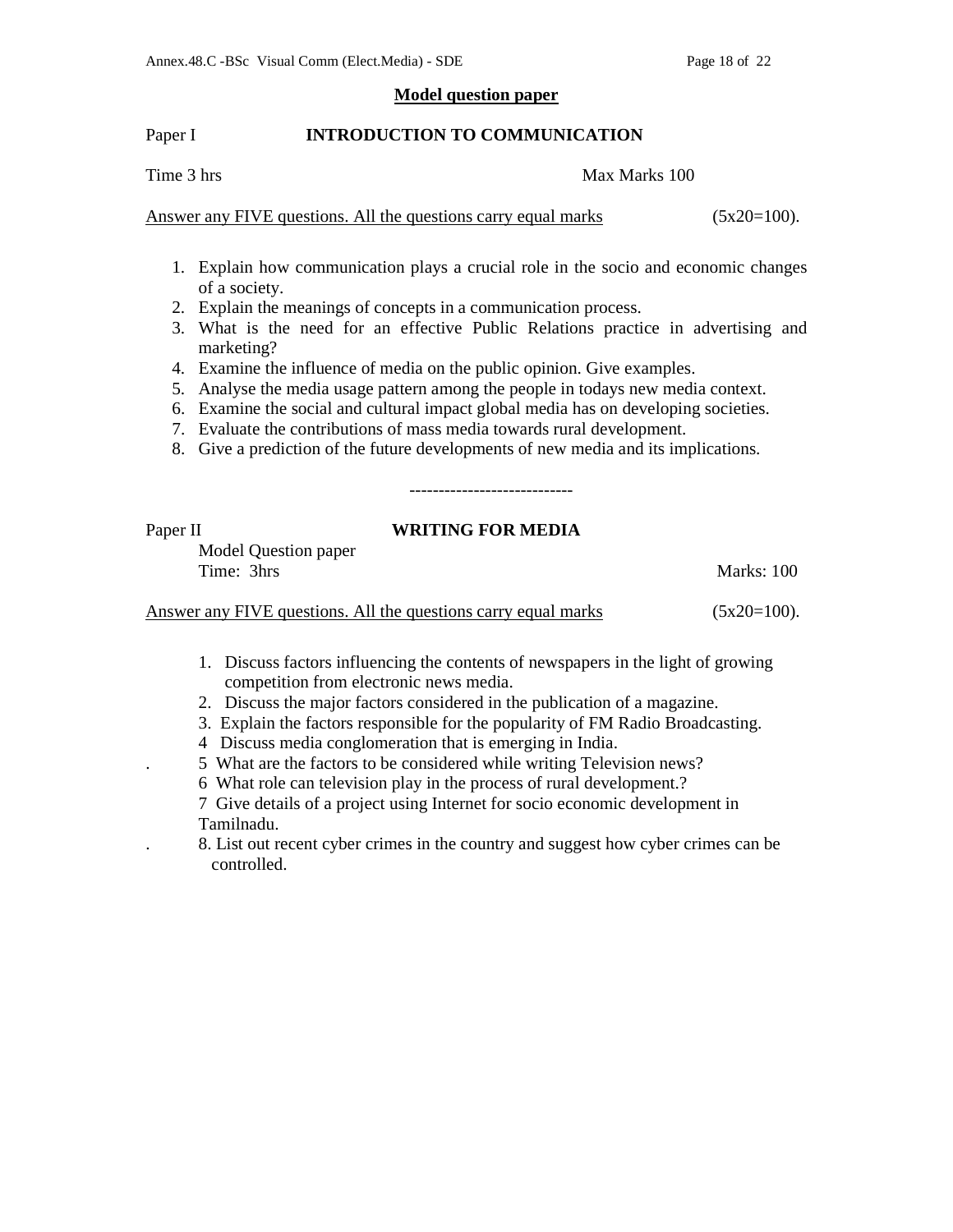**B.Sc.**Visual Communication

## **Model question Paper** Paper **III - ADVERTISING**

Time: 3 hrs Max.Marks 100

Answer any FIVE questions. All questions carry equal marks (5x20=100)

- 1. Examine the growth of advertising industry in India in recent years in the context of globalization
- 2. What is Public Service advertising? Discuss the need for public service advertising campaigns to create public awareness and involvement in development process.
- 3. Give an outline of the nature and structure of advertising agency needed to face the growing challenges in the profession.
- 4. What kind of an impact media of advertising create in the minds of people about products and brands?
- 5. How would you study the market's response to advertising campaigns? Explain with examples.
- 6. Critically evaluate an ongoing advertising campaign for its creative and media strategy and impact
- 7. Examine the social and cultural impact of foreign advertisements in traditional societies.
- 8. Analyse the impact of celebrities in advertisements and in corporate and brand promotions.

# **B.Sc. Visual Communication (SDE)**

## **Model question paper:**

Time: 3 hrs Max.Marks 100

Answer any FIVE questions. All questions carry equal marks (5x20=100)

- 1. Examine the growth of the Tamil newspapers in terms of content and design in recent years.
- 2. Give a critical review of the content and design aspects of specialized magazines with examples of English and Tamil magazines.
- 3. Explain the revival of radio and its listnership in the context of FM broadcasting.
- 4. Analyse the social and cultural impact of foreign satellite channels in India. What do you suggest as regulations to control the negative effects of such TV channels?
- 5. Explain the potential of cable television in revolutionizing the dissemination of information at all levels.
- 6. Examine the status of film industry today in the light of increasing entertainment options for the audience and piracy.
- 7. Give the relevance and importance of documentary films in creating social awareness among the people.
- 8. Analyse the impact of e governance system adopted by the local government in your area.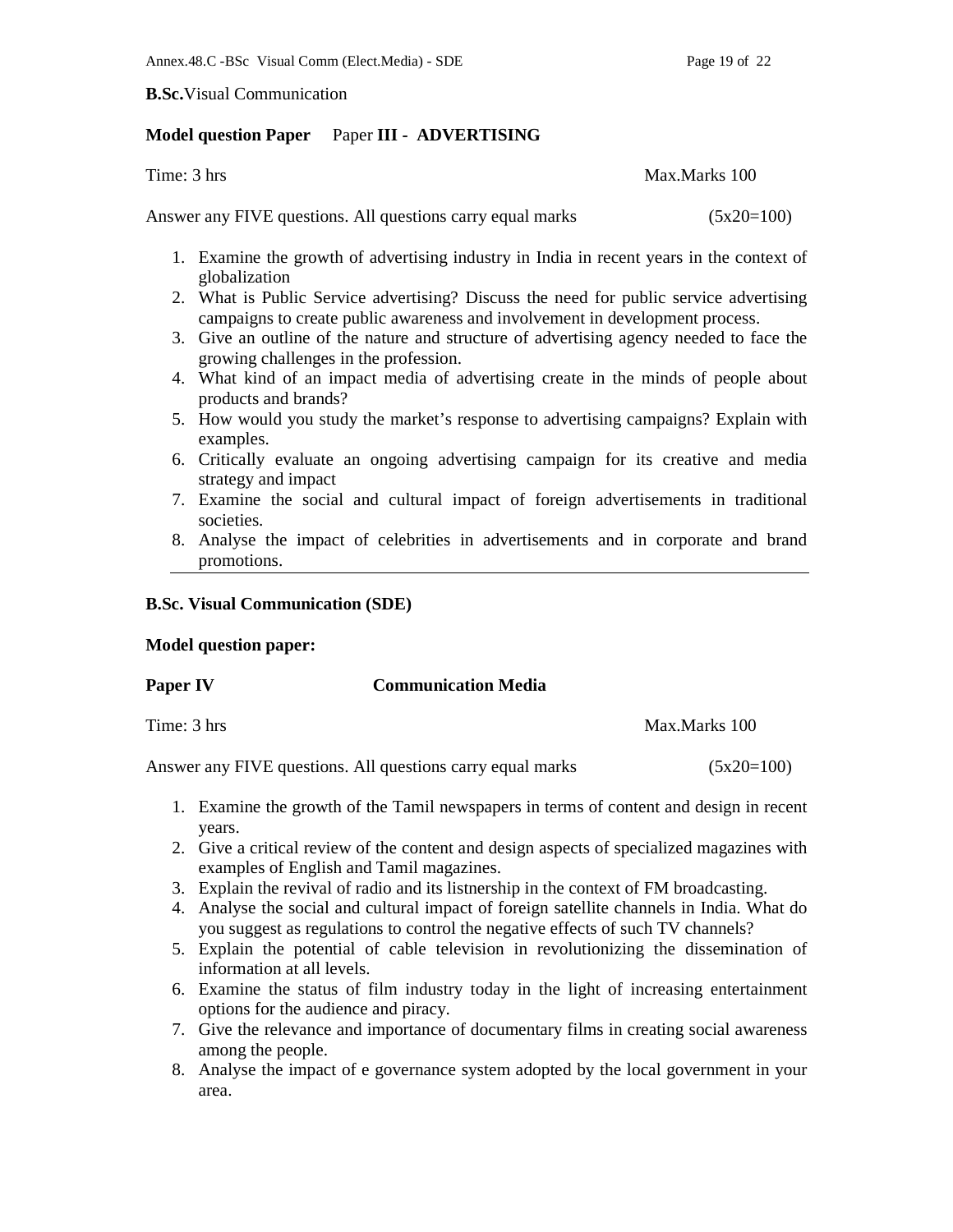# **Model question paper:**

## **Paper V** Graphic Production

Time: 3 hrs Max.Marks 100

Answer any FIVE questions. All questions carry equal marks (5x20=100)

- 1. Explain the process of letter press and give the details of its applications in the printing industry.
- 2. What is the importance of photographs in a magazine? Explain how it helps in the design and layout of a magazine page.
- 3. What are the different types of colour used in print production? Give out the concepts and meanings associated with colours.
- 4. Give the special features and advantages of offset printing method.
- 5. Explain how screen printing is done. Give its advantages and applications.
- 6. Write on the different types of papers used in different printing processes.
- 7. Describe the characteristics of some leading typographic styles used in newspaper and magazine production.
- 8. Give a new design for the front page of a local newspaper of your choice with all relevant graphic elements.

# **Model question paper**

**Paper VI** Photography

Time: 3 hrs Max.Marks 100

Answer any FIVE questions. All questions carry equal marks (5x20=100)

- **1.** What are the essential tools required for a professional photographer? What are the different types of Cameras?
- **2.** Discuss the features and effects of SLR camera.
- **3.** Describe the characteristics and uses of Lenses and filters in photography
- **4.** Explain Colour temperature in photographic perspective. What are the different types of artificial lights?
- **5.** Give in detail the special features of the components and their functions of digital still cameras.
- **6.** 'Marquee to Zoom' tool in Photoshop is of immense use in photo editing Justify
- **7.** Discuss in detail the various file formats available in digital images. What are the different types of Scanners?
- **8.** Explain the process of creating a photography website. List some of the most popular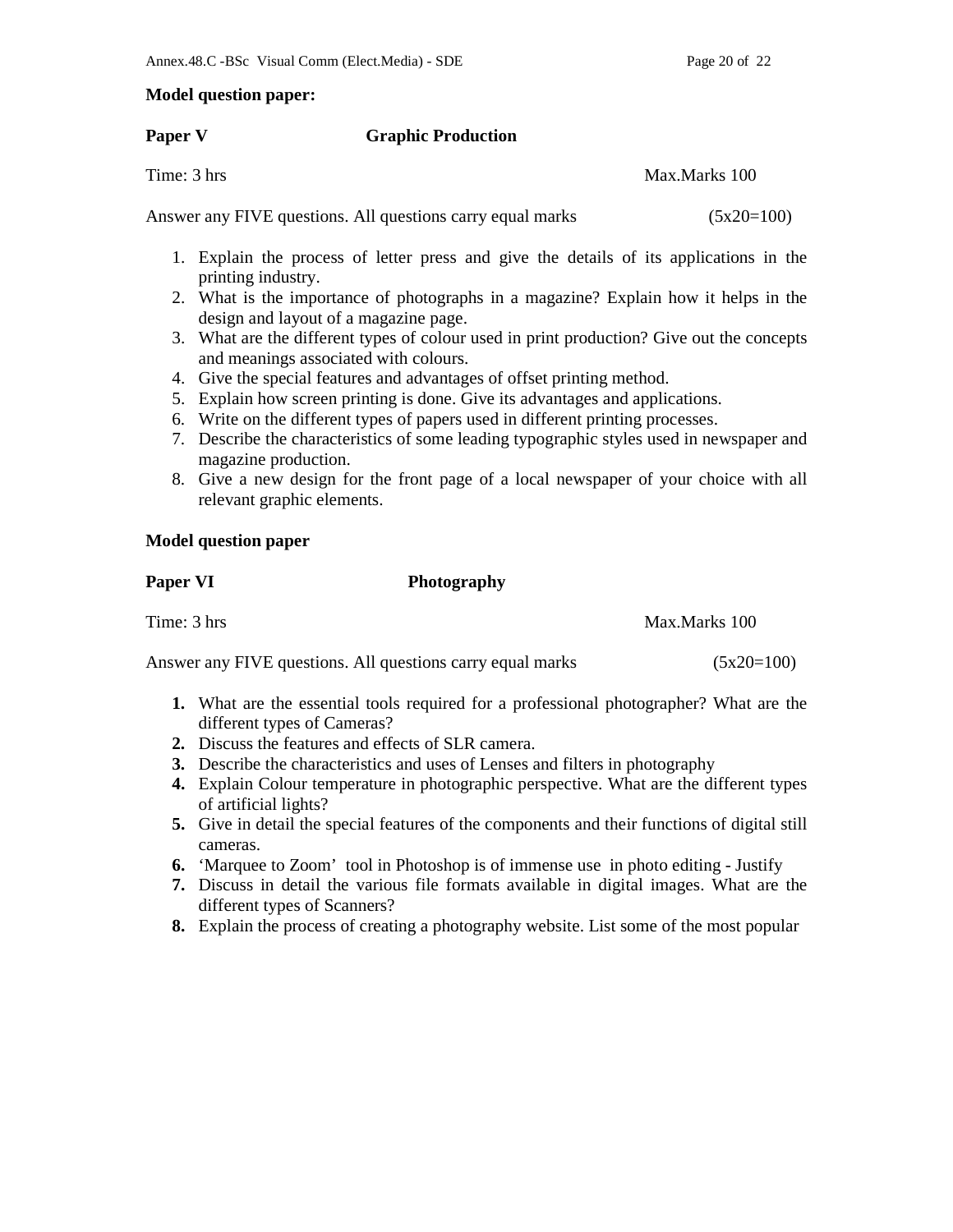## **Model question paper**

## **Paper VII Audiography**

Time: 3 hrs Max.Marks 100

Answer any FIVE questions. All questions carry equal marks  $(5x20=100)$ 

- 1 Explain the process of human hearing and aesthetics of sound.
- 2 Describe any five recoding equipment devices used for outdoor recording
- 3 Why is equalization or post production sweetening required air audio production
- 4 Explain the process of converting analog sound wave to digital binary
- 5 How critical is microphone placement during a recording use an imaginary situation to describe mike placement
- 6 Mention any five storage devices used in audio production and explain its functioning
- 7 Explain the sound production process followed in radio stations
- 8 Explain the salient features of digital broadcast.

**Paper VIII Commercial Broadcasting** 

# **Model question paper**

| Time: 3 hrs | Max.Marks 100 |
|-------------|---------------|
|             |               |

Answer any FIVE questions. All questions carry equal marks  $(5x20=100)$ 

- **1.** Explain the importance of story board development for a TV Commercial.
- **2.** What factors differentiate between radio and television commercial productions?
- **3.** Explain the Pre production stage and give details of the pre production works in a television commercial production.
- **4.** Explain the use of Audio visual special effects in commercials with current examples.
- **5.** What factors are considered in the Editing of commercials?
- **6.** Discuss the cost factor in producing a commercial.
- **7.** Give a detailed account of the positive and negative aspects of web advertising.
- **8.** Prepare a story board for a TV commercial on a consumer product of your choice.